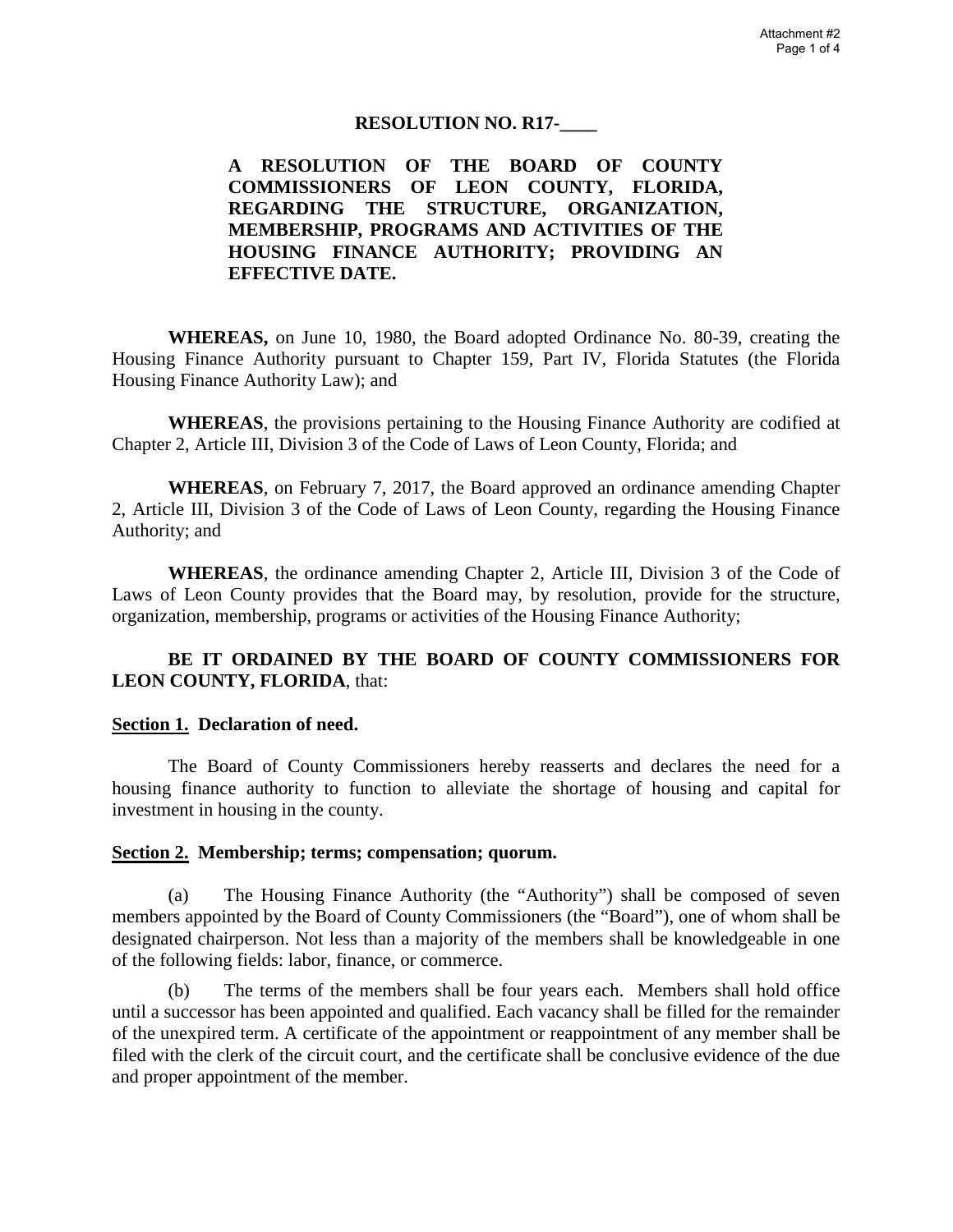(c) A member shall receive no compensation for his or her services, but shall be entitled to necessary expenses, including traveling expenses, incurred in the discharge of duties.

(d) A majority of the members constitutes a quorum, and action may be taken by the Authority upon a vote of a majority of the members present.

### **Section 3. Conflicts of interest prohibited; disclosure.**

Members and employees of the Authority shall comply with the conflict of interest prohibitions and disclosure requirements set forth in Section 159.606, Florida Statutes, as amended.

### **Section 4. Removal of members; amendment; termination.**

A member of the Authority may be removed by the Board without cause by a three-fifths vote of the Board, or for neglect of duty or misconduct in office by a majority vote of the Board. In addition, the Board may, at its sole discretion, and at any time, alter or change the structure, organization, programs or activities of the Authority, and has the power to terminate the Authority, subject to any limitation on the impairment of contracts entered into by the Authority and subject to the limitations or requirements of the Florida Housing Finance Authority Law.

### **Section 5. Powers; authority.**

(a) The powers of the Authority granted by Chapter 159, Part IV, Florida Statutes (the Florida Housing Finance Authority Law), are vested in the members of the Authority in office.

(b) The Authority is authorized to transact business, perform duties, and exercise those public and essential governmental functions set forth in Chapter 159, Part IV, Florida Statutes.

(c) The Authority is authorized to exercise those functions and activities provided by and consistent with Section 159.608, Florida Statutes, which includes the following:

- 1. To sue and be sued;
- 2. To have a seal;
- 3. To make and execute contracts and other instruments necessary or convenient to the exercise of its powers;
- 4. To make, and from time to time amend and repeal bylaws, rules and regulations;
- 5. To own real and personal property;
- 6. To purchase or make commitments to purchase loans;
- 7. To borrow money through the issuance of bonds;
- 8. To make loans;
- 9. To deposit funds into an account with a lending institution; and
- 10. To invest funds.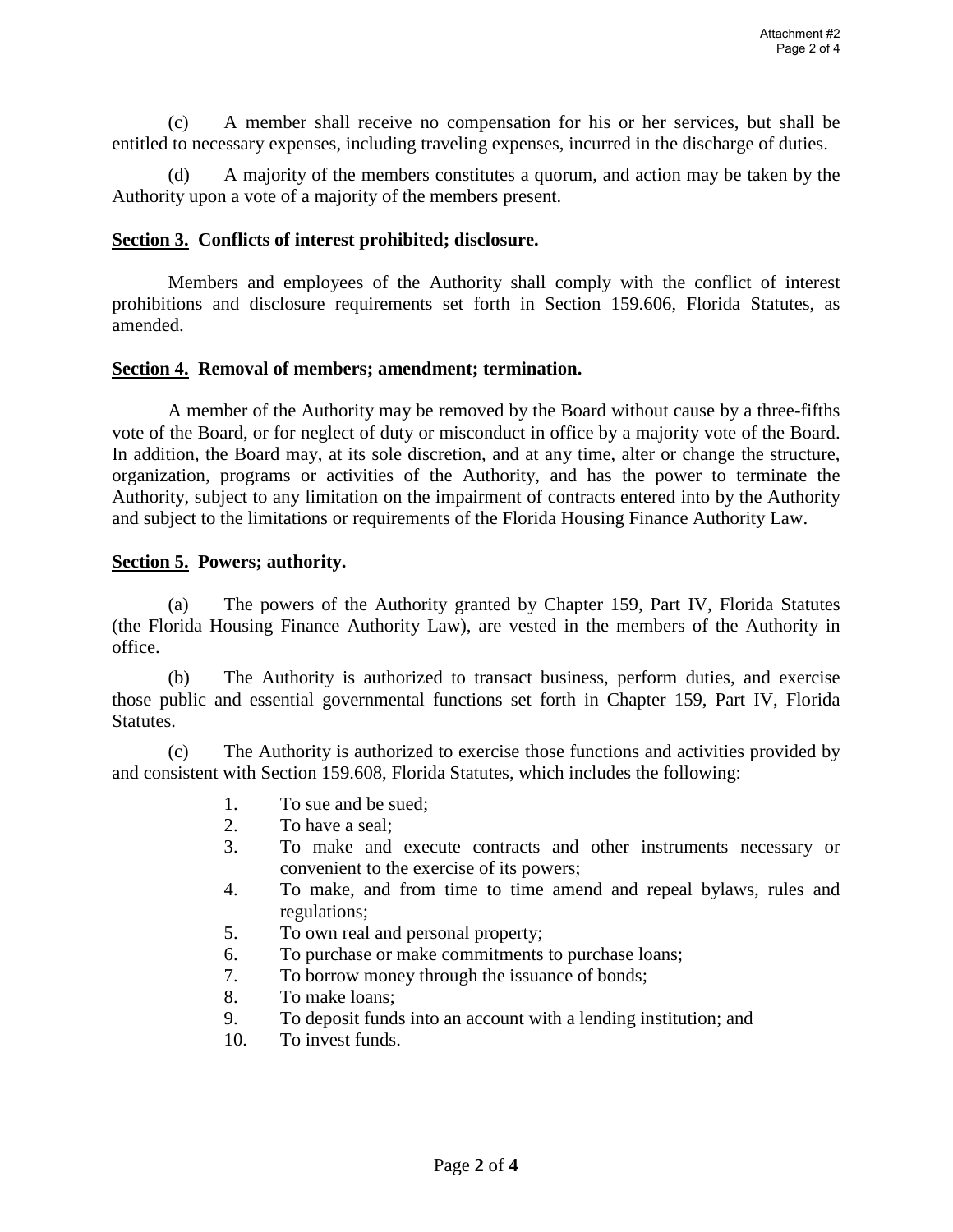# **Section 6. Agents and employees; legal counsel; create or assist in creating not-for-profit corporations.**

The Authority may:

(a) Employ such agents and employees, permanent or temporary, as it requires and may determine the qualifications, duties, and compensation of those agents and employees. The Authority may delegate to an agent or employee such powers or duties as the Authority may deem proper.

(b) Employ its own legal counsel.

(c) Create or assist in creating corporations that qualify as not-for-profit corporations under s. 501(c)(3) of the Internal Revenue Code of 1986, as amended, and under the laws of this state, and that are engaged in acquiring, constructing, reconstructing, or rehabilitation qualifying housing developments.

# **Section 7. Budgets; Audits; Financial Reporting; Bond Issuance.**

(a) The Authority's budgets, audits, and financial reports shall be prepared, adopted, and reported in compliance with Chapter 189, Florida Statutes (the Uniform Special District Accountability Act).

(b) Prior to and as of the date of this Resolution, the Authority's annual budget, in accordance with Section 189.016(5), Florida Statutes, has been contained within the general budget of the Board, and clearly stated as the budget of the Authority. The Authority's annual budget shall continue to be contained within the Board's budget. Notwithstanding that however, the Board, as provided for in Section 189.016(5), Florida States, hereby gives its concurrence for the Authority, at the Authority's option, to be budgeted separately; provided that such option shall not be available to the Authority until after the end of the Board's Fiscal Year 2016-2017 on September 30, 2017.

(c) The Authority shall provide any budget or financial information requested by the Board at the time and place designated by the Board.

(d) Pursuant to Section 189.016(9), Florida Statutes, as amended, the Authority shall provide its annual financial audit reports in accordance with Section 218.39, Florida Statutes, as amended.

(e) Any bonds to be issued and sold by the Authority as authorized by Chapter 159, Part IV, Florida Statutes, shall first be approved by resolution of the Board both as to the documents and the method of sale by the Authority.

### **Section 8. Annual Report to the Board.**

The Authority shall provide an annual written report to the Board of its programs, activities, and accomplishments.